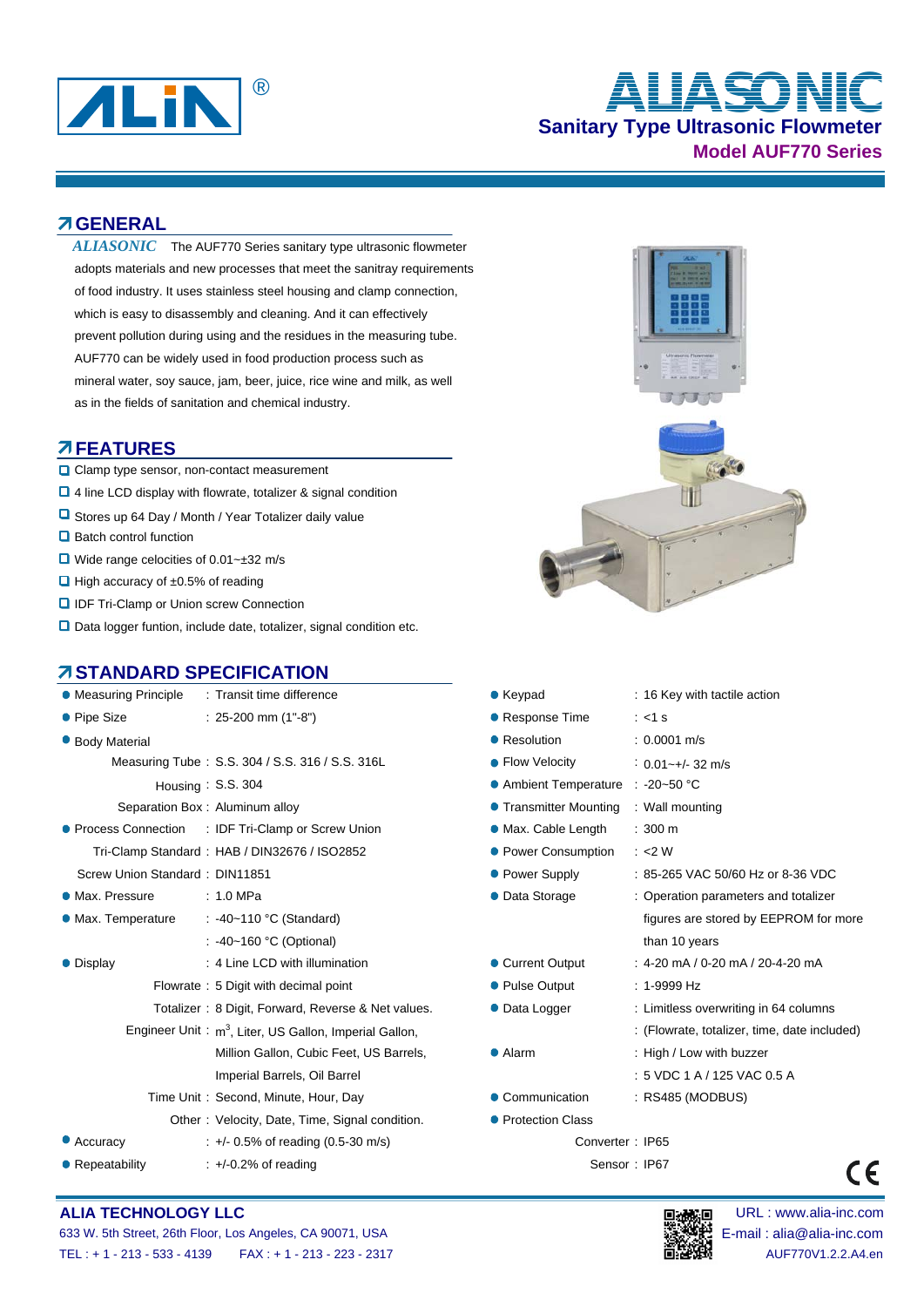#### **ZIDIMENSIONS**

#### **Converter Dimensions**



## **• Sensor Dimensions**





|     | <b>Normal Size</b> |     | Weight |     |     |     |    |
|-----|--------------------|-----|--------|-----|-----|-----|----|
| mm  | Inch               | L   | L1     | W   | H1  | H   | kg |
| 25  | 1"                 | 300 | 200    | 160 | 70  | 200 | 5  |
| 32  | $1 - 1/4"$         | 300 | 200    | 170 | 80  | 210 | 8  |
| 40  | $1 - 1/2"$         | 310 | 210    | 180 | 90  | 220 | 10 |
| 50  | 2"                 | 370 | 270    | 220 | 110 | 240 | 12 |
| 65  | $2 - 1/2"$         | 390 | 285    | 235 | 125 | 255 | 13 |
| 80  | 3"                 | 400 | 300    | 250 | 150 | 280 | 15 |
| 100 | 4"                 | 420 | 320    | 270 | 170 | 300 | 17 |
| 125 | 5"                 | 445 | 345    | 295 | 190 | 320 | 20 |
| 150 | 6"                 | 470 | 370    | 320 | 220 | 350 | 23 |
| 200 | 8"                 | 520 | 420    | 370 | 250 | 380 | 28 |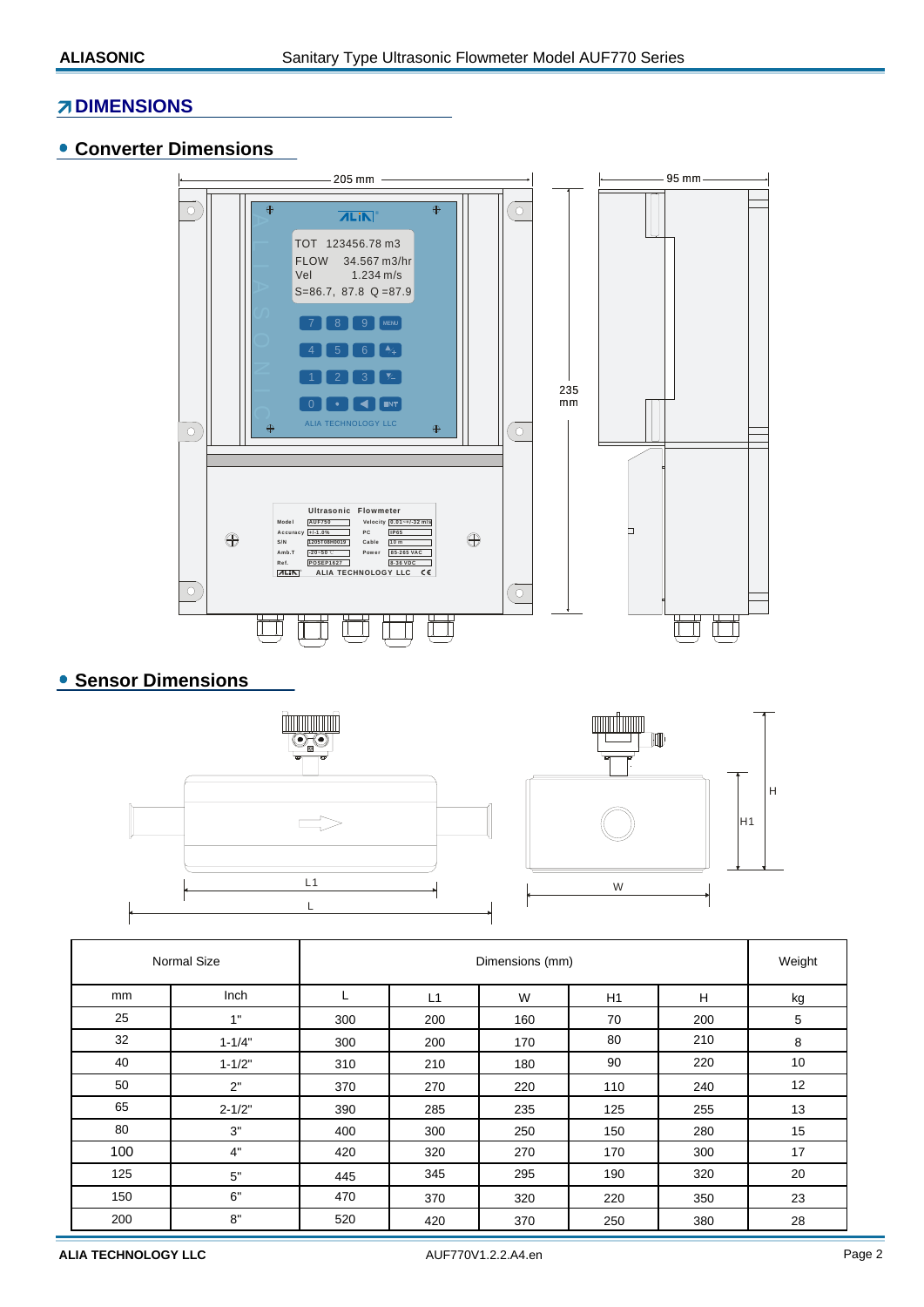#### **WIRING DIAGRAM**



### **TRI - CLAMP SPECIFICATIONS**

L

|           | <b>HDB (DIN 32676)</b> |            |            |      |            |       |       |       |       |       |  |  |
|-----------|------------------------|------------|------------|------|------------|-------|-------|-------|-------|-------|--|--|
| Pipe      | 1"                     | $1 - 1/4"$ | $1 - 1/2"$ | 2"   | $2 - 1/2"$ | 3"    | 4"    | 5"    | 6"    | 8"    |  |  |
| Size      | 25                     | 32         | 40         | 50   | 65         | 80    | 100   | 125   | 150   | 200   |  |  |
| ID        | 26.0                   | 32.0       | 38.0       | 50.0 | 66.0       | 81.0  | 100.0 | 125.0 | 150.0 | 200.0 |  |  |
| <b>OD</b> | 30.0                   | 36.0       | 42.0       | 54.0 | 70.0       | 85.0  | 104.0 | 129.0 | 154.0 | 204.0 |  |  |
| A         | 50.5                   | 50.5       | 50.5       | 64.0 | 91.0       | 106.0 | 119.0 | 155.0 | 183.0 | 233.5 |  |  |
| C         | 43.5                   | 43.5       | 43.5       | 56.5 | 83.5       | 97.0  | 110.0 | 146.0 | 174.0 | 225.0 |  |  |



| <b>HKB (ISO 2852)</b> |      |            |            |      |            |      |       |       |       |       |  |
|-----------------------|------|------------|------------|------|------------|------|-------|-------|-------|-------|--|
| Pipe                  | 1"   | $1 - 1/4"$ | $1 - 1/2"$ | 2"   | $2 - 1/2"$ | 3"   | 4"    | 5"    | 6"    | 8"    |  |
| Size                  | 25   | 32         | 40         | 50   | 65         | 80   | 100   | 125   | 150   | 200   |  |
| ID                    | 22.6 | 31.3       | 35.6       | 48.6 | 60.3       | 72.9 | 97.6  | 110.3 | 135.7 | 213.9 |  |
| OD                    | 25.6 | 34.3       | 38.6       | 51.6 | 64.1       | 76.7 | 102.5 | 115.6 | 141.2 | 221.2 |  |
| A                     | 50.5 | 50.5       | 50.5       | 64.0 | 77.5       | 91.0 | 119.0 | 130.0 | 155.0 | 233.5 |  |
| C                     | 43.5 | 43.5       | 43.5       | 56.5 | 70.5       | 83.5 | 110.0 | 122.0 | 146.0 | 225.0 |  |
|                       |      |            |            |      |            |      |       |       |       |       |  |

|      | <b>HAB</b> |  |            |      |            |      |       |  |  |  |  |  |
|------|------------|--|------------|------|------------|------|-------|--|--|--|--|--|
| Pipe | 1"         |  | $1 - 1/2"$ | 2"   | $2 - 1/2"$ | 3"   | 4"    |  |  |  |  |  |
| Size | 25         |  | 40         | 50   | 65         | 80   | 100   |  |  |  |  |  |
| ID   | 22.1       |  | 34.8       | 47.5 | 60.2       | 72.9 | 97.4  |  |  |  |  |  |
| OD   | 25.4       |  | 38.1       | 50.8 | 63.5       | 76.2 | 101.6 |  |  |  |  |  |
| Α    | 50.4       |  | 50.4       | 64   | 77.4       | 91   | 118.9 |  |  |  |  |  |
| C    | 43.6       |  | 43.6       | 56.3 | 70.6       | 83.3 | 110.3 |  |  |  |  |  |